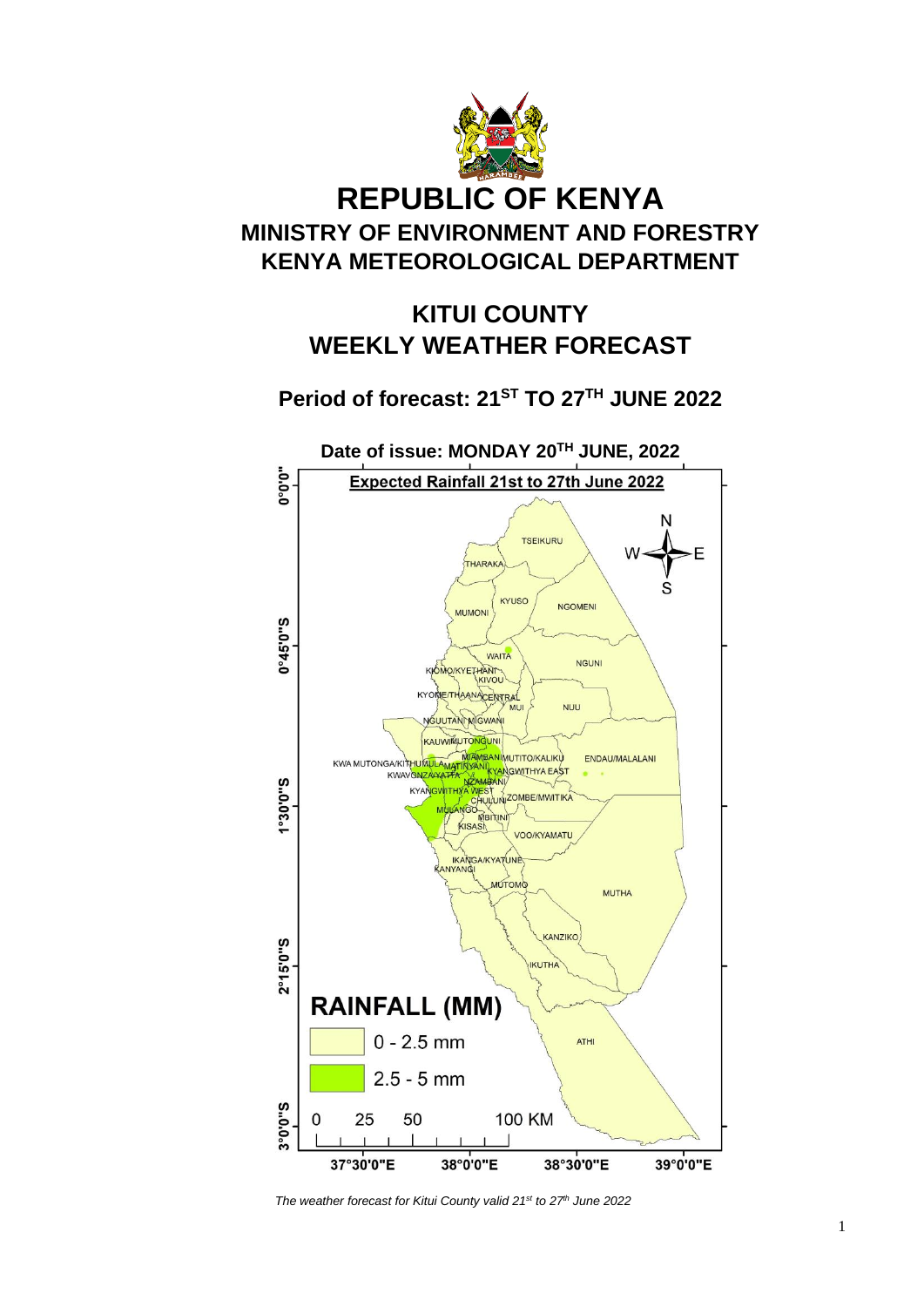### **Summary**

The County is expected to experience generally dry and cloudy conditions during the forecast period. There is a low chance of early morning drizzle over high ground areas coupled with cold nights and chilly mornings throughout the forecast period. Maximum temperatures are expected to range from 24°C - 32°C, while minimum temperatures are expected to range from 15°C - 21°C. Strong southerly to southeasterly winds with speeds exceeding 25knots (12.9m/s) are likely to occur over Kitui County. *Farmers are advised to consult the County Ministry of Agriculture officers for appropriate agricultural advisories.*

**Kitui Central, Kitui West, Kitui East, Kitui South, Kitui Rural, Mwingi Central, Mwingi West and Mwingi North Sub-Counties**

|                               | <b>Tuesday</b> | Wednesday            | <b>Thursday</b> | Friday         | <b>Saturday</b> | <b>Sunday</b>  | <b>Monday</b>  |
|-------------------------------|----------------|----------------------|-----------------|----------------|-----------------|----------------|----------------|
| <b>Morning</b>                | Mostly cloudy  | <b>Mostly cloudy</b> | Partly cloudy   | Cloudy         | Cloudy          | Cloudy         | Mostly cloudy  |
| Afternoon                     | Most cloudy    | <b>Mostly cloudy</b> | Mostly cloudy   | Cloudy         | Cloudy          | Cloudy         | Cloudy         |
| <b>Night</b>                  | Most cloudy    | <b>Mostly cloudy</b> | Most cloudy     | Cloudy         | Cloudy          | Cloudy         | Cloudy         |
| Rainfall<br>distribution      | $\bigcirc$     | $\bigcap$            | $\bigcirc$      | $\bigcirc$     | $\bigcirc$      | $\bigcap$      | $\bigcirc$     |
| <b>Maximum</b><br>temperature | $32^{\circ}$ C | $31^{\circ}$ C       | $29^{\circ}C$   | $28^{\circ}$ C | $27^{\circ}$ C  | $27^{\circ}$ C | $28^{\circ}$ C |
| <b>Minimum</b><br>temperature | $17^{\circ}$ C | $17^{\circ}$ C       | $16^{\circ}$ C  | $15^{\circ}$ C | $16^{\circ}$ C  | $15^{\circ}$ C | $15^{\circ}$ C |
| <b>Hazards</b>                | <b>Chilly</b>  | <b>Chilly</b>        | <b>Chilly</b>   | <b>Chilly</b>  | <b>Chilly</b>   | <b>Chilly</b>  | <b>Chilly</b>  |

*Key to rainfall distribution symbols:*  $\bigcirc$  *rain is likely to fall in few places (less than 33%),*  $\bigcirc$ *rain is likely to fall in many places (33-67%),*  $\heartsuit$  *rain is likely to fall in most places (more than 67%)*

### **Note: 1 mm of rainfall is equivalent to 1 litre of rainfall per square meter.**

#### **Ushauri wa Idara ya Utabiri wa Hali ya Hewa:**

Wiki hii hakuna uwezekano wa mvua ya maana katika Kaunti ya Kitui, vile vile, msimu wa baridi (JJA) unaendelea. Wakulima wanaombwa wawasiliane na ma ofisa wa kilimo kwa mashauri bora.